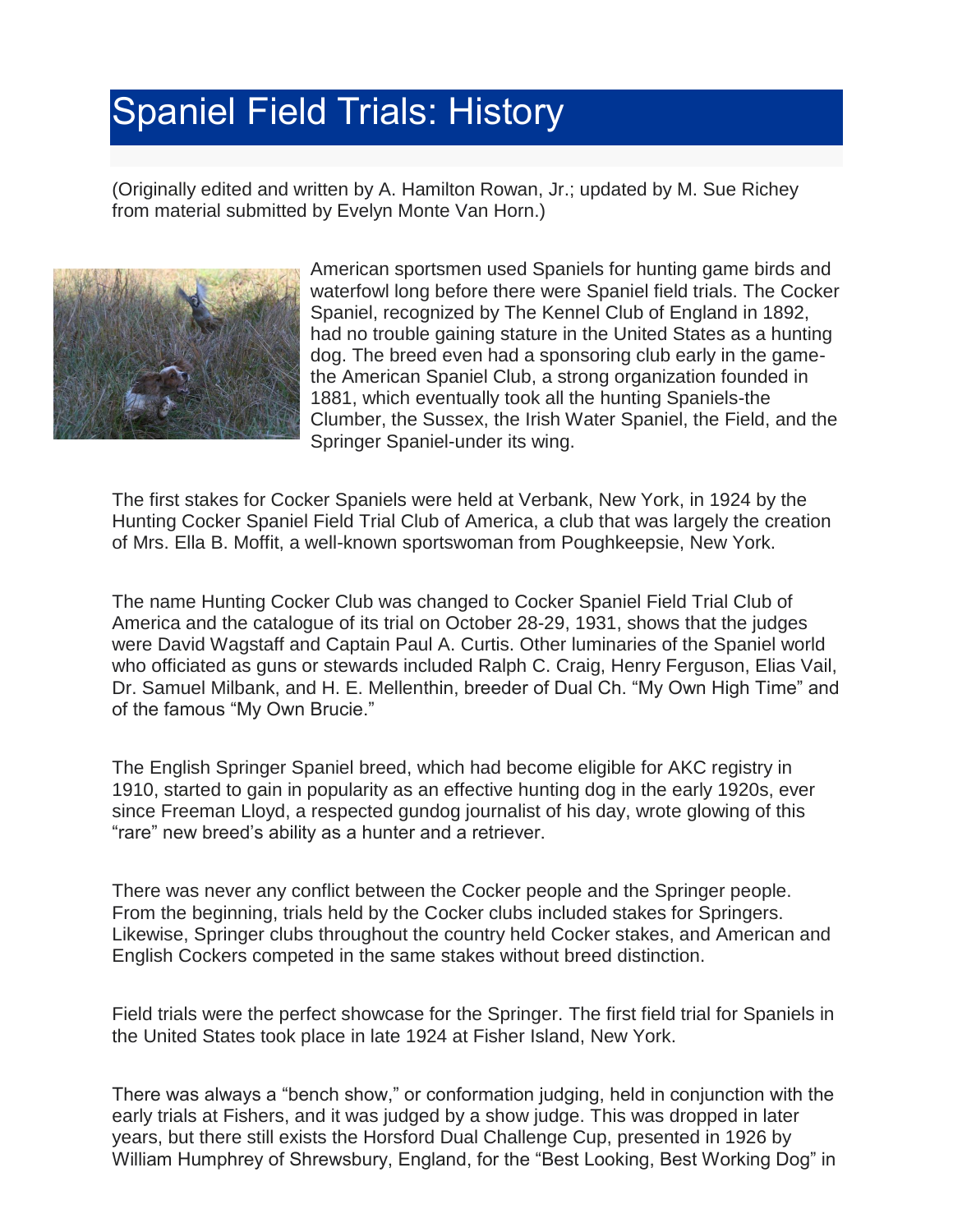the trial. The trial judges now select the winner. Other inpressive trophies of long standing are the British Challenge Cup and the International Gun Dog League of England Challenge Cup.

With English Springer Spaniels competing in Spaniel trials, it was only natural that 1926 should see the founding of that breed's parent club, the English Springer Spaniel Field Trial Association-the only AKC breed parent club to carry a field-trial connotation in its name.

The Depression years and World War II caused an alarming decline in Spaniel trials between 1934 and 1945; but it was a rekindled interest in field trials for Cocker Spaniels that led the way to inspired activity in Spaniel trials. For nine years there was a National Championship for Cocker Spaniels, the last one being held in 1962 at Amwell, New Jersey.

For over thirty years the game little Cocker Spaniel had become the darling of the dogshow world, where in misguided innocence, the natural hunting instincts of most Sporting Breed dogs are bred-out on the notion that function follows form. With no pool of Cockers having functioning genes available in America for breeding, the Cocker became a modern day, field-trial dinosaur-another man-made, huntless sporting dog.

Fortunately a few Cocker field trial enthusiasts remained. Thanks to a dedicated group of English Cocker breeders who worked on expanding their gene pool with imported dogs. The English Cocker Spaniel Club hosted a National Championship field trial in 1998, over thirty years since the 1962 national championship. The trial was open to American Cocker and English Cocker Spaniels and was held in Hillsdale, Michigan.

FC Flathome Accord, a male English Cocker was awarded the title of 1998 National Cocker Field Trial Champion.

The English Springer Spaniel did not suffer the same fate as the Cocker, because the basic pool of functioning genes for the breed remained intact in England. Nevertheless, once again, breeding for from in the American show ring produced an entirely different dog from the specimens found on the modern English Springer Spaniel field-trial circuit.

The following additional milestone dates have been important in the development of field trials for Spaniels in America:

1947: First National Championship Stake for English Springer Spaniels was held by the English Springer Field Trial Association at Crab Orchard Lake, Herrin, Illinois, with 32 starters. "Russett of Middlefield," bitch, O/H Dr. C. G. Sabin, Portland, Oregon, was the first National Champion.